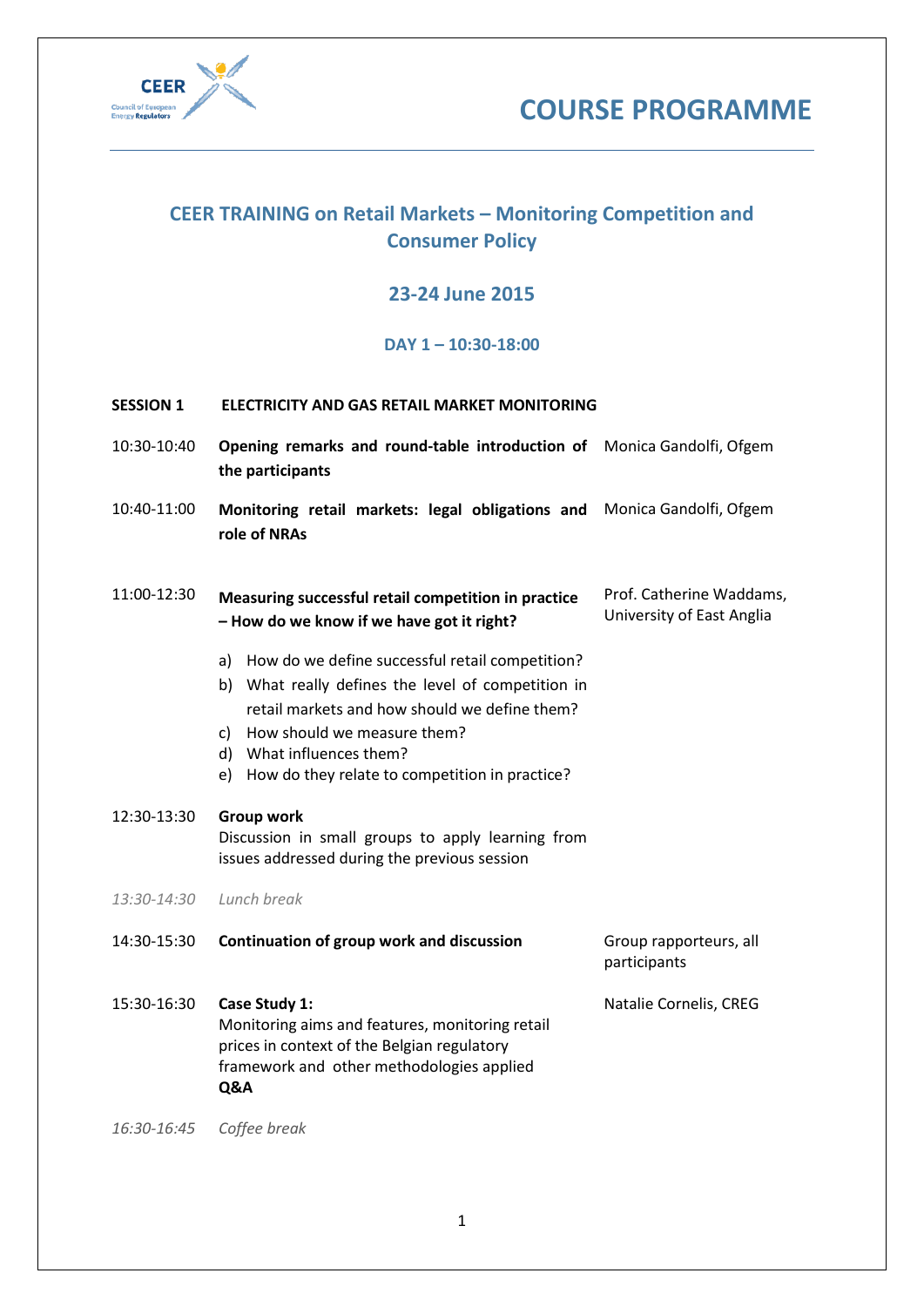



| 16:45-17:45 | Case Study 2:<br>Monitoring aims and features, retail market surveys<br>as a monitoring tool that help to enhance<br>competition and detect market failure, indicators<br>used and methodologies applied<br><b>Q&amp;A</b> | Martin Godfried, ACER |
|-------------|----------------------------------------------------------------------------------------------------------------------------------------------------------------------------------------------------------------------------|-----------------------|
|             |                                                                                                                                                                                                                            |                       |

17:45-18:00 **Wrap-Up of Day 1** Monica Gandolfi, Ofgem

19:30-21:00 **Dinner – all participants and lecturers are welcome to join (place tbc)**

**- END FIRST DAY -**